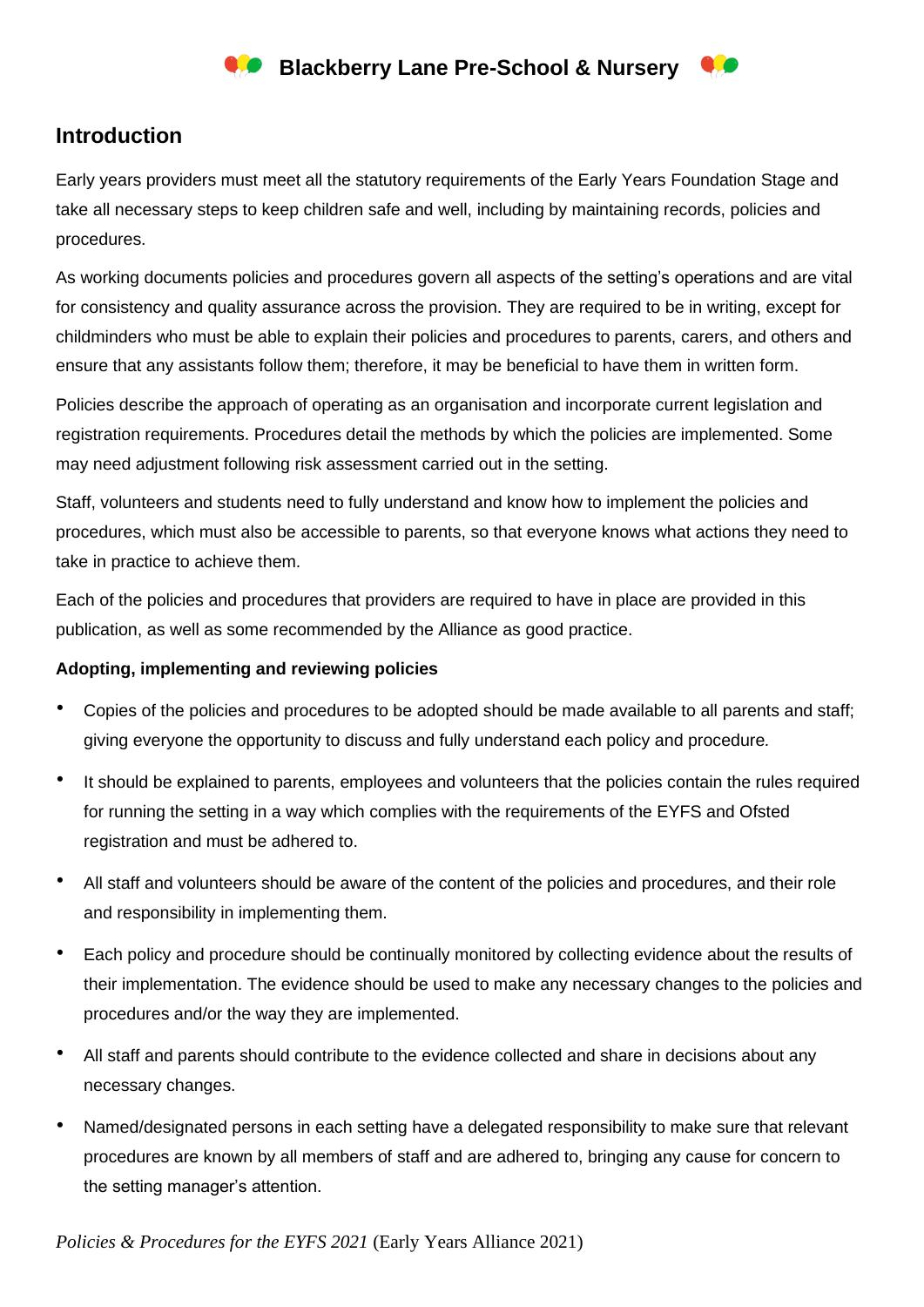## **Blackberry Lane Pre-School & Nursery**

If any adaptations are needed to any policy or procedure, it must be ensured that it still meets the requirements of the relevant regulations. Some providers may decide to develop further policies, which are not required by regulations, but which would enable a clear direction for any specific issue pertaining to the setting. For example, some providers may require a policy on sharing premises with another facility. Or in some cases a local authority or a funding body may require a policy or procedure that is not included in this publication.

Risk assessment is vital to implementation of many procedures. The setting manager ensures that risk assessments as detailed are carried out at least once a year – more if the need arises and will amend or add to the procedures as required. Risk assessment procedures are detailed in procedures 01.1 Risk assessment and 02.1 Fire safety.

#### **Children's rights and entitlements statement**

This statement underpins the policies and procedures–in particular, to 06 Safeguarding Children, Young People and Vulnerable Adults procedures. It is important that all staff uphold and work with the principles and ethos within this statement.

We support the 54 Articles contained within the UN Convention on the Rights of the Child (1989). We recognise that these articles apply to children globally and draw attention to the disparity between and within countries and across regions of the world in the way that children receive and enjoy basic rights. We support organisations and statutory agencies to promote recognition and achievement of children's rights to ensure a better experience for all children.

The Early Years Alliance's 'three key commitments' are broad statements against which policies and procedures across the organisation will be drawn to provide a consistent and coherent strategy for safeguarding children young people and vulnerable adults in all services provided.

- 1. The Alliance is committed to building a '**culture of safety'** in which children are protected from abuse and harm in all areas of its service delivery.
- 2. The Alliance is committed to **responding promptly and appropriately** to all incidents or concerns of abuse that may occur and to work with statutory agencies in accordance with the procedures that are set down in 'What to do if you are worried a child is being abused' (HMG 2015)
- 3. The Alliance is committed to promoting awareness of child abuse issues throughout its training and learning programmes for adults. It is also committed to empowering young children, through its early childhood curriculum, promoting their right to be **strong, resilient and listened to.**

#### **What it means to promote children's rights and entitlements:**

To be **strong** means to be

secure in their foremost attachment relationships where they are loved and cared for, by at least one person who is able to offer consistent, positive and unconditional regard and who can be relied on

*Policies & Procedures for the EYFS 2021* (Early Years Alliance 2021)